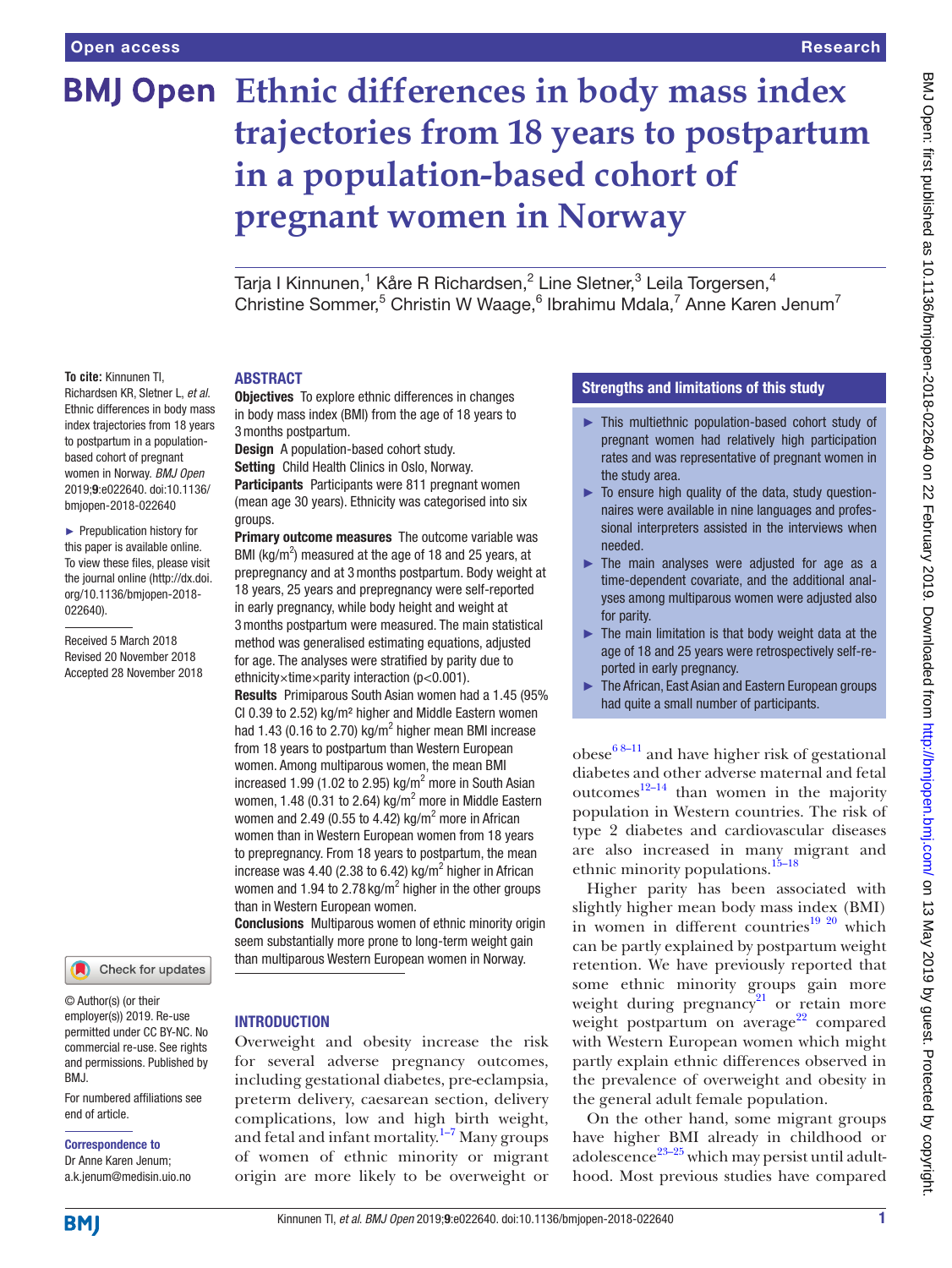BMI between ethnic groups cross-sectionally, $8-11$   $26$  and no longitudinal comparisons are available from Europe. Studies conducted in the USA have shown that black women had a higher baseline weight and also gained more weight than white US women during a 16- year follow-up<sup>[27 28](#page-7-9)</sup> and a 34-year follow-up.<sup>29</sup> Low socioeconomic status, both in early life and later in life, may be independent risk factors for obesity in adulthood.<sup>27</sup>  $29-31$ 

Longitudinal studies of BMI in multiethnic populations are required to detect whether ethnic minority women are at higher risk for long-term weight gain. This will help to plan timely interventions to prevent weight gain that may increase the risk of non-communicable diseases. The aim of this study was to model the change in women's BMI from the age of 18 years to 3months postpartum by ethnicity in a population-based cohort of pregnant women (mean age of 30 years).

#### Materials and methods Study design and population

The present study used data from a population-based cohort study consisting of pregnant women who attended antenatal care at Child Health Clinics in three city districts of Oslo, Norway.<sup>32</sup> In these districts, approximately 60% of newborns were of non-Western ethnic origin and 75%–85% of pregnant women used antenatal care at these clinics at the time of the study. To fulfil the inclusion criteria for the study, pregnant women had to live in one of three city districts in Groruddalen, plan to give birth at one of the two study hospitals, be at ≤20 weeks' gestation, be able to communicate in Norwegian or any of the eight languages to which all the information materials and questionnaires were translated (Arabic, English, Sorani, Somali, Tamil, Turkish, Urdu and Vietnamese), and be able to give informed written consent. Exclusion criteria were prepregnancy diabetes or other chronic diseases requiring intensive hospital follow-up during pregnancy (eg, known pregnancy complications or severe psychiatric conditions), or if they had participated in the same study during a previous pregnancy lasting ≥22 weeks.

A total of 823 women were enrolled at 15 weeks' gestation on average between May 2008 and May 2010. The overall participation rate was 74% among the eligible women, but it varied across ethnic groups (Western European 82%, Eastern European 75%, South Asian 73%, Middle Eastern 65%, African 64% and East Asian 63%). Women from South and Central America were excluded from the analyses due to a small number (n=12). The final sample size was therefore 811.

#### Patient involvement

Our participants were healthy pregnant women. They were not involved in the design of the study. The results of the study will be disseminated to the participants via STORK Groruddalen study website.

#### Data collection

The data were collected by trained, certified study midwives who interviewed the participants, filled in the questionnaires and obtained the objective measures at the Child Health Clinics at inclusion (mean 15 weeks' gestation) and approximately 3months postpartum. $32$ Whenever a participant was not fluent in Norwegian, professional interpreters assisted during the interviews, using the translated versions of the questionnaires, to ensure consistency in translations.

#### Outcome variables

The main outcome of the present study was BMI (kg/ m<sup>2</sup>) measured at the age of 18 and 25 years, at prepregnancy (mean age 30 years at inclusion) and at 3months postpartum. Body height was measured to the nearest 0.1cm using a fixed stadiometer at inclusion. At the same visit, the participants recalled their weight at the age of 18 and 25 years (if older than 25 years) and at prepregnancy. At 3months postpartum, Tanita-weight BC-418 MA (Tanita, Tokyo, Japan) was used to measure weight in light clothing without shoes in a fasting state.

#### Ethnicity and other background variables

The participants provided information on ethnicity and other background variables at inclusion. Ethnicity was defined by the participant's country of birth or mother's country of birth if the mother was born outside Europe or North America. This definition recognises both the biological and cultural aspects of the 'second generation of migrants' and the importance of the maternal line in transferring cultural, language and dietary habits to their children, and is commonly used in epidemiological research on ethnic minorities with migrant background.<sup>33</sup> Ethnicity was categorised into six broad groups: Western Europe (including North America), Eastern Europe, Middle East (including North Africa and Central Asia), Africa (except for North Africa), South Asia and East Asia. Western European women were used as the reference group (94% born in Norway). Age was used as a continuous time-dependent variable: age is 18 years for time 1, 25 years for time 2, age at inclusion for time 3 and age at inclusion plus 1year for time 4. Parity was dichotomised to 1 (primiparous, ie, the present delivery was the first) and ≥2 (multiparous). Duration of residence in Norway was dichotomised to <2 years (recent migrants) or ≥2 years among women who were not born in Norway.

The construction of the current and the early life socioeconomic status scores has been described previously in detail.<sup>34</sup> Briefly, a principal component analysis was used to construct each socioeconomic status score component. The final component for current socioeconomic status was dominated by five variables: occupation, educational level, tenure (owning vs renting), level of household crowding (persons in household per room) and employment status (not paid work vs paid work outside of home), and named 'socioeconomic status score'. The mean (SD) socioeconomic status score was 0 (1), with values ranging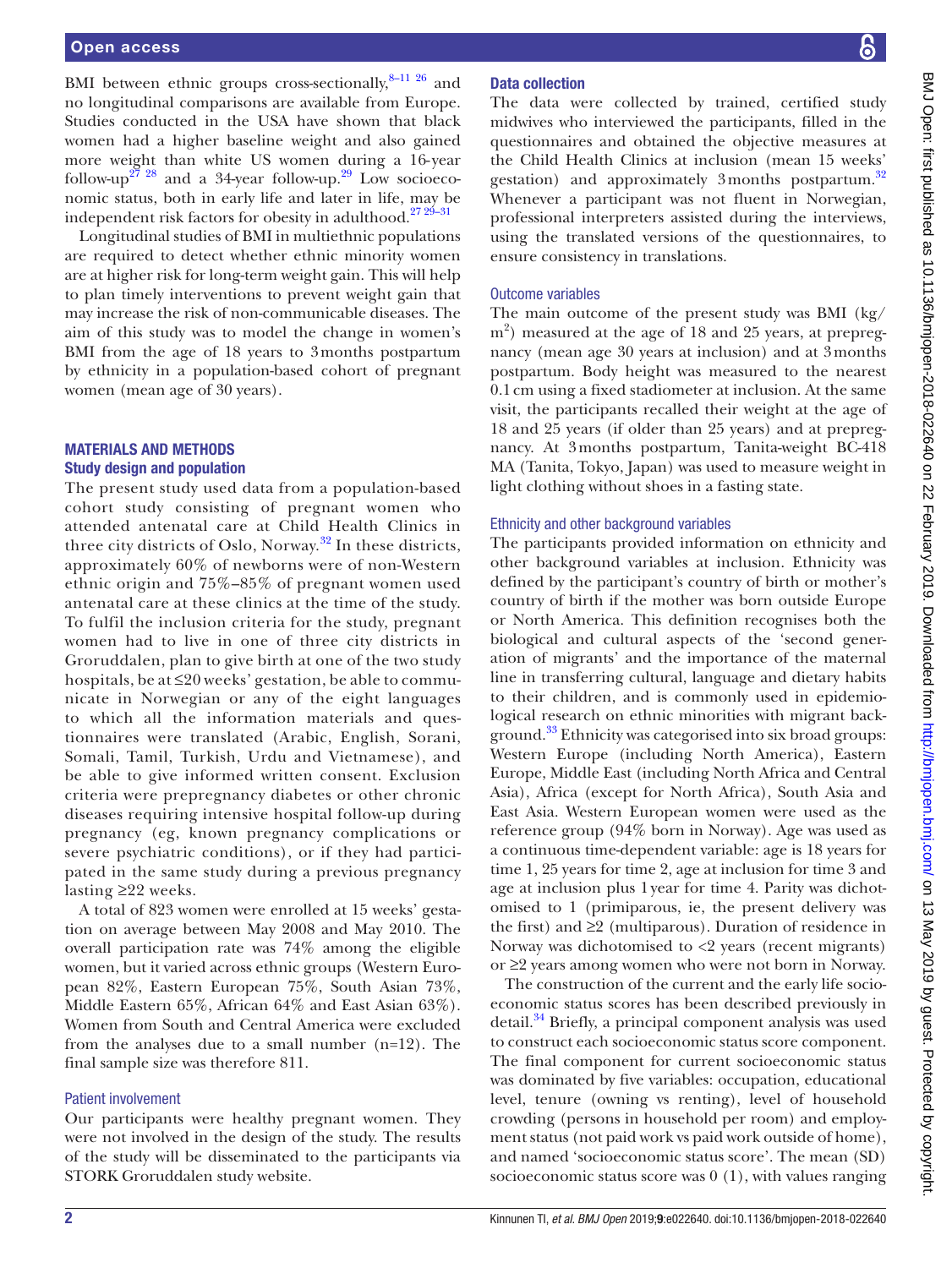from −2.9 (lowest position) to 2.6 (highest position). The variables used to construct the early life socioeconomic status score were family occupational class (highest of mother or father), rooms per person in household and family ownership of car when the participant was 10 years old.

#### Statistical methods

The percentage of missing data was 19.7% for postpartum BMI due to loss to follow-up, but only 3.8% for BMI at the age of 18 years or 25 years, 1.5% for prepregnancy BMI and 0.5% for socioeconomic status score. The missing data were imputed using multiple imputation. $35$  We used fully conditional specification, an iterative Markov Chain Monte Carlo method to impute the data by running 50 imputations. Patterns of missing data were first analysed to inform the imputation model. The missing data were assumed to be missing completely at random. The following variables were associated with higher odds for having missing data for at least one of the BMI variables: ethnicity, age at inclusion, parity, weeks' gestation at enrolment, current socioeconomic score and socioeconomic score in early life. All these variables were used to impute missing data in the same variables in the dataset. For women under 25 years of age at inclusion, BMI at the age of 25 years was set missing by default. Results based on the pooled data of 50 imputations are reported. The imputed data analyses are reported as the primary analyses and the complete data analyses as secondary analyses.

The descriptive results are presented as means and SD or as numbers and percentages. Cross-sectional analysis of covariance was first used to examine ethnic differences in mean BMI, adjusted for age at inclusion, at each of the four time points and by parity. As the pooled analyses did not give p values or 95% CIs for differences in means between Western European women and the other groups, statistical significance of the differences was assessed based on 95% CIs of the means of each group, non-overlapping CIs indicating a statistically significant difference between the comparison groups. Next, linear generalised estimating equations (GEE) were fitted to explore ethnic differences in changes in mean BMI from 18 years of age until 3months postpartum. The independent correlation structure, which had the smallest quasi-likelihood independence criterion in preliminary analyses, was used. The main model included BMI at the four time points (18 years, 25 years, prepregnancy and 3months postpartum), ethnicity, time (values 1 to 4), the interaction term ethnicity×time, and was adjusted for age as a time-dependent covariate. The secondary models were additionally adjusted for either current or early life socioeconomic status score, as these variables were associated with BMI and varied by ethnicity in our data. A statistically significant interaction (p<0.001) was observed for ethnicity×time×parity in preliminary analyses, suggesting that parity modifies ethnic differences in BMI change. Therefore, the analyses were stratified by parity (primiparous vs multiparous). The role of multiparity was explored

in more detail by restricting the analysis to multiparous women and adjusting the GEE model for age as a time-dependent covariate and parity as a continuous variable. The results of the GEE models are presented as regression coefficients (β) with  $95\%$  CI. The data were analysed using the SPSS statistical software package V.23.0.

#### **RESULTS**

#### Characteristics of the participants

[Table](#page-3-0) 1 shows the participant characteristics. The mean age at inclusion ranged from 28 to 31 years across ethnic groups. The mean socioeconomic status score was higher among Western European women than in the other ethnic groups. The percentages of women with  $\geq$  previous deliveries were highest among African, Middle Eastern and South Asian women. Western and Eastern European women were tallest and East Asian women were shortest on average. The percentage of women born in Norway was 89% among Western European women and varied from 2% to 21% across the other ethnic groups. Of women not born in Norway, the percentage of recent migrants ( $\langle 2 \rangle$  years in Norway) varied from 11% to 23% across ethnic groups.

#### Cross-sectional comparisons of the mean BMI by ethnicity at each time point

The mean age-adjusted BMI is illustrated by ethnicity at each time point, separately for primiparous and multiparous women in [figure](#page-4-0) 1A,B. Among primiparous women, the Western European reference group had a mean BMI of  $22.1 \text{ kg/m}^2$  at the age of 18 years. South Asian women had a lower mean BMI than the reference group at 18 years and 25 years of age and East Asian women at prepregnancy. Other than that, none of the ethnic groups differed statistically significantly from the reference group at any of the four time points. Among multiparous women, the mean BMI was  $21.8 \text{ kg/m}^2$  at the age of 18 years in the reference group. South Asian and East Asian women had a lower mean BMI at 18 years of age and East Asian women also at 25 years of age compared with the reference group. On the other hand, Middle Eastern multiparous women had a higher mean BMI at 25 years of age, prepregnancy and 3months postpartum, and African women had a higher mean BMI at prepregnancy and 3months postpartum than the multiparous reference group. The results were similar in the complete data, except that the differences were not statistically significant for primiparous East Asian women and for multiparous African women at prepregnancy (data not shown).

#### Longitudinal comparison of changes in the mean BMI by ethnicity

[Figure](#page-5-0) 2A,B show differences in changes in the mean BMI from the age of 18 years to prepregnancy and to 3months postpartum in each ethnic minority group compared with Western European women, adjusted for age. The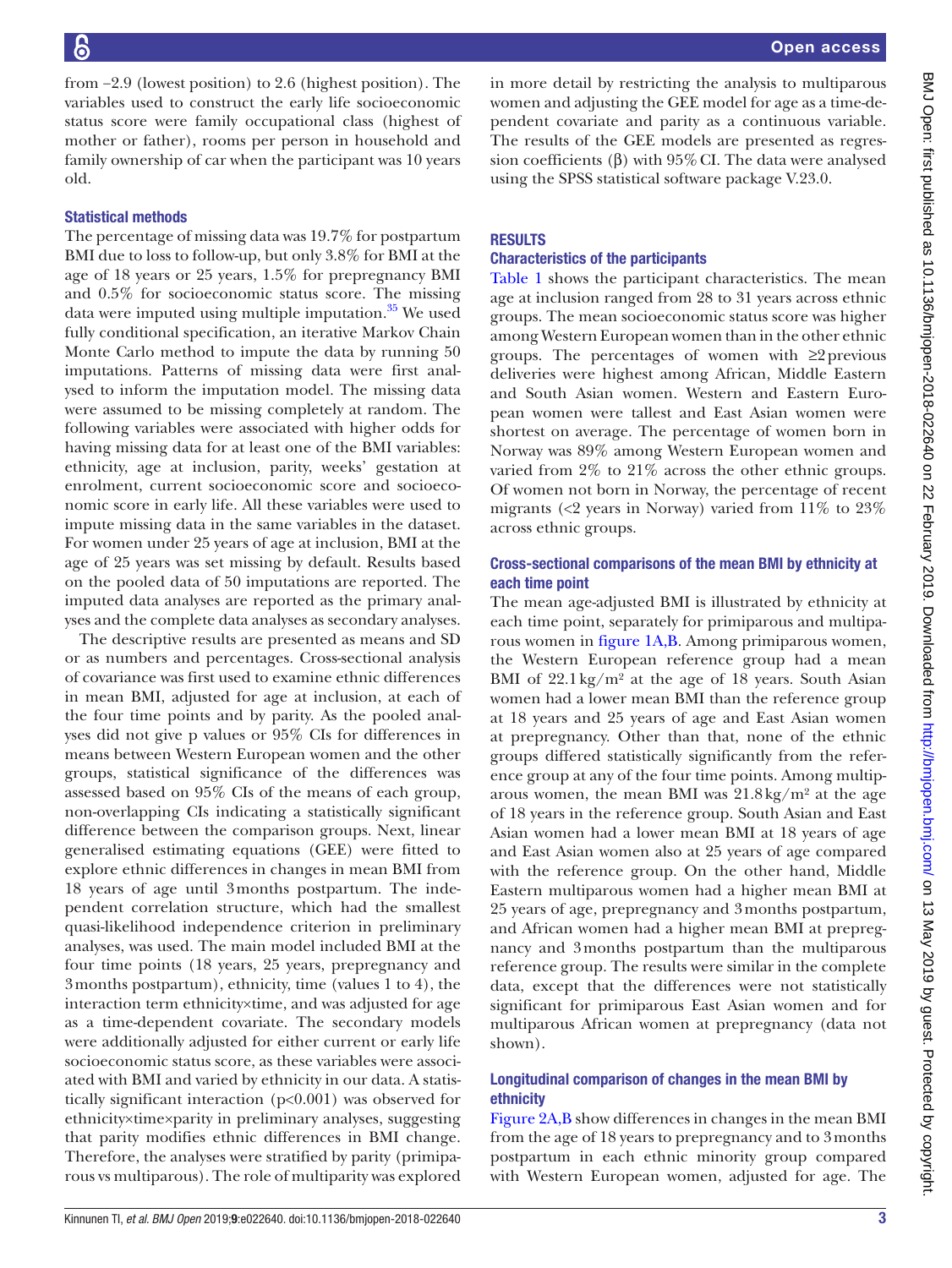| Mean (SD)/%<br>$-0.53(-0.87)$<br>27.7 (5.2)<br>163 (5.8)<br>43.5<br>19.4<br>98.4<br>37.1<br>82<br>58<br>23<br>62<br>27<br>으<br>61<br>Ξ<br>Mean (SD)/%<br>$-0.53(0.81)$<br>161.3(5.3)<br>29.0 (5.5)<br>34.9<br>94.4<br>34.1<br>$\frac{1}{3}$<br>126<br>126<br>119<br>122<br>43<br>39<br>$\overline{4}$<br>Ξ<br>Mean (SD)/%<br>$-0.60(0.76)$<br>160.0(5.7)<br>28.2 (4.6)<br>42.0<br>32.5<br>25.5<br>79.5<br>159<br>200<br>199<br>84<br>65<br>200<br>5<br>Mean (SD)/%<br>0.76 (0.69)<br>167.3(5.7)<br>30.4(4.5)<br>37.2<br>11.3<br>52.4<br>10.4<br>336<br>336<br>176<br>125<br>334<br>35<br>88<br>⊆<br>Socioeconomic status score<br>Not born in Norway, n (%)<br>Body height (cm)<br>Parity, n (%)<br>Age (years)<br>က္လ<br>2 |                         | 336 (41.4) | Western Europe | South Asia<br>200 (24.7) |      | <b>Middle East</b><br>126 (15.5) |      | 62 (7.6)<br>Africa |      | East Asia<br>44 (5.4) |               | 43 (5.3)      | Eastern Europe |
|-----------------------------------------------------------------------------------------------------------------------------------------------------------------------------------------------------------------------------------------------------------------------------------------------------------------------------------------------------------------------------------------------------------------------------------------------------------------------------------------------------------------------------------------------------------------------------------------------------------------------------------------------------------------------------------------------------------------------------|-------------------------|------------|----------------|--------------------------|------|----------------------------------|------|--------------------|------|-----------------------|---------------|---------------|----------------|
|                                                                                                                                                                                                                                                                                                                                                                                                                                                                                                                                                                                                                                                                                                                             |                         |            |                |                          |      |                                  |      |                    |      | Ξ                     | Mean (SD)/%   | ⊆             | Mean (SD)/%    |
|                                                                                                                                                                                                                                                                                                                                                                                                                                                                                                                                                                                                                                                                                                                             |                         |            |                |                          |      |                                  |      |                    |      | $\overline{4}$        | 30.8(4.9)     | 43            | 28.3 (4.2)     |
|                                                                                                                                                                                                                                                                                                                                                                                                                                                                                                                                                                                                                                                                                                                             |                         |            |                |                          |      |                                  |      |                    |      | $\overline{4}$        | $-0.66(0.86)$ | 42            | $-0.26(0.81)$  |
|                                                                                                                                                                                                                                                                                                                                                                                                                                                                                                                                                                                                                                                                                                                             |                         |            |                |                          |      |                                  |      |                    |      |                       |               |               |                |
|                                                                                                                                                                                                                                                                                                                                                                                                                                                                                                                                                                                                                                                                                                                             |                         |            |                |                          |      |                                  |      |                    |      | ₽                     | 40.9          | $\frac{8}{2}$ | 65.1           |
|                                                                                                                                                                                                                                                                                                                                                                                                                                                                                                                                                                                                                                                                                                                             |                         |            |                |                          |      |                                  |      |                    |      | $\frac{\infty}{2}$    | 40.9          | $\frac{1}{2}$ | 27.9           |
|                                                                                                                                                                                                                                                                                                                                                                                                                                                                                                                                                                                                                                                                                                                             |                         |            |                |                          |      |                                  |      |                    |      | ∞                     | 18.2          | ო             | $\frac{0}{2}$  |
|                                                                                                                                                                                                                                                                                                                                                                                                                                                                                                                                                                                                                                                                                                                             |                         |            |                |                          |      |                                  |      |                    |      | $\overline{4}$        | 157.3 (6.6)   | 43            | 166.1 (5.8)    |
|                                                                                                                                                                                                                                                                                                                                                                                                                                                                                                                                                                                                                                                                                                                             |                         |            |                |                          |      |                                  |      |                    |      | 43                    | 97.7          | $\frac{2}{4}$ | 97.7           |
| $\overline{4}$                                                                                                                                                                                                                                                                                                                                                                                                                                                                                                                                                                                                                                                                                                              | Recent migrants, n (%)* | 3          | 12.5           |                          | 10.7 |                                  | 12.0 | $\overline{4}$     | 23.0 | ၜာ                    | 20.9          | 5             | 12.5           |

8

following differences were statistically significant based on the 95% CIs. Concerning primiparous women, the BMI change from 18 years to postpartum was  $1.45 \text{ kg/m}^2$ higher in South Asian women ( $p=0.008$ ) and  $1.43 \text{ kg/m}^2$ higher in Middle Eastern women (p=0.027) compared with the reference group. Among multiparous women, the mean increase in BMI by prepregnancy was 1.99kg/  $m^2$  higher in South Asian women (p<0.001), 1.48 kg/m<sup>2</sup> higher in Middle Eastern women (p=0.013) and 2.49kg/  $m^2$  higher in African women (p=0.012) than in the reference group. By postpartum, the mean BMI had increased by  $4.40 \text{ kg/m}^2$  more in African women (p<0.001) and  $1.94 - 2.78 \text{ kg/m}^2$  more in the other ethnic minority groups  $(p=0.011 \text{ to} < 0.001)$  compared with the reference group.

The secondary analysis based on the complete data yielded mainly similar results as the primary analysis, although there were a few minor differences in the statis tical significance of the results [\(figure](#page-6-0) 3A,B). The coeffi cients were generally very similar to those based on the imputed data.

When restricting the analysis to the multiparous women and adjusting for age and parity (as a continuous vari able) in the GEE model with imputed values, the results were practically the same (data not shown) as the results observed among multiparous women when adjusting for age only ([figure](#page-5-0) 2B). When the GEE model was adjusted for age and current socioeconomic status or age and early life socioeconomic status, the results were very similar to those adjusted for age only both among primiparous and multiparous women (data not shown).

### **DISCUSSION**

To our knowledge, this is the first study to explore ethnic differences in long-term BMI trajectories among women living in a European country. Our main finding was that ethnic differences in long-term weight development differed by parity in this multiethnic cohort of pregnant women. The mean changes in BMI were mainly similar across ethnic groups for primiparous women. In contrast, among multiparous women the mean BMI increase was higher between age 18 up until the current pregnancy in African, South Asian and Middle Eastern women than in Western European women. Further, in multiparous women, BMI increased more from 18 years to postpartum in all ethnic minority groups, compared with Western European women, most pronounced in African women. Results based on the complete data were essen tially similar.

<span id="page-3-0"></span>Our study has several strengths. We used data from a multi-ethnic population-based cohort study of pregnant women which had relatively high participation rates in each ethnic group (63%–82%) and was representative of pregnant women attending child health clinics in the study districts.<sup>32</sup> The study questionnaires were available in nine different languages and professional interpreters were used when needed. Multiple imputation supported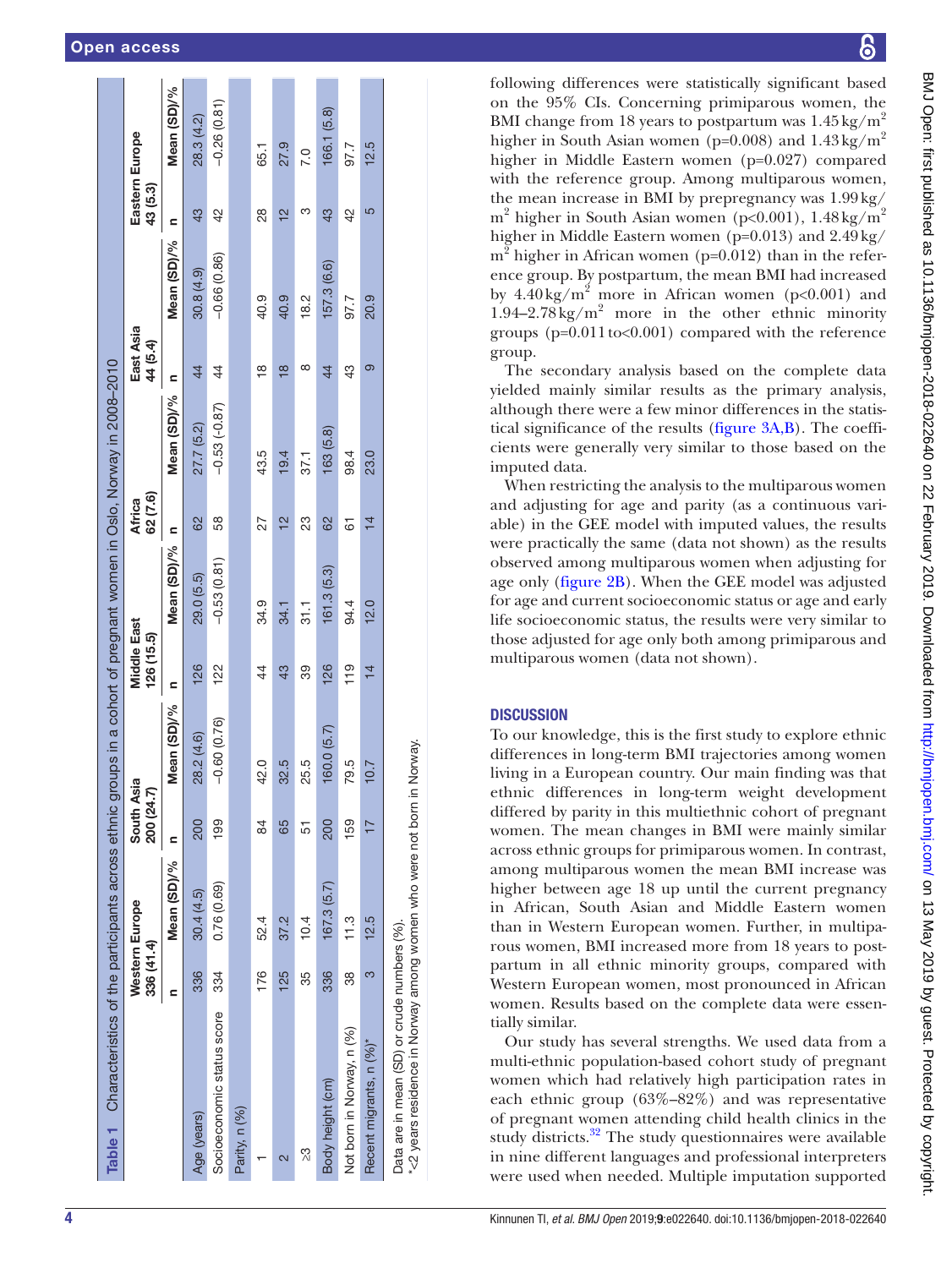

<span id="page-4-0"></span>Figure 1 Missing data imputed: mean BMI (kg/m<sup>2</sup>) from 18 years to 3 months postpartum across ethnic groups among primiparous (A) and multiparous women (B), based on analysis of covariance adjusted for age. Arrows indicate statistically significant differences compared with WE. A, Africans; BMI, body mass index; EA, East Asians; EE, East Europeans; ME, Middle Easterners; Pre-p, pre-pregnancy; PP, postpartum; SA, South Asians; WE, Western Europeans.

the plausibility of the missing completely at random assumption. The result for multiparous women were also adjusted for parity in additional analyses.

The main limitation of the study is possible misclassification of body weight at the age of 18 and 25 years and prepregnancy, which were retrospectively self-reported. Prepregnancy weight may have been recalled more accurately as it was reported immediately after measuring body weight at the first visit during pregnancy and it correlated very strongly with the measured weight (r=0.95–0.97 in all ethnic groups). $^{21}$  However, a review on the validity of self-reported prepregnancy weight $36$  reported that black women had higher reporting errors than white women in the USA, although this is not generalisable to the ethnic minority groups in Norway. Furthermore, there may be ethnic differences in the validity of self-reported body weight at 18 and 25 years of age. We are not aware of any study assessing ethnic differences in the validity of body weight data that is self-reported several years retrospectively. On the other hand, our results on ethnic differences in BMI at different ages are in line with other studies from Norway (see the next paragraph), underpinning the validity of our data. Nevertheless, if under-reporting of earlier body weight was more common among groups that had highest mean BMI (multiparous African and Middle Eastern women), our estimates of ethnic differences in long-term changes in BMI would have been slightly overestimated and the cross-sectional differences in the earlier time points would have been slightly underestimated. Another possible limitation is that we were not able to use socioeconomic status as a time-dependent covariate in the analyses. Additionally, the numbers of women were rather small in the African, East Asian and Eastern European groups, which made it more difficult to

observe statistically significant differences between these groups and the Western European reference group.

There are no comparable longitudinal European studies available, but the results of our study can be compared with previous cross-sectional studies in different age groups. An earlier study from Oslo reported that adolescent girls aged 15–16 years of Middle Eastern, Eastern European or Western (excluding Norway) origin had slightly higher mean BMI than peers of African, South Asian or East Asian origin, based on self-reported body weight and height. $37$  These findings are essentially similar to our findings on BMI at the age of 18 years, except for African and Eastern European girls. Our findings are mainly in accordance with a cross-sectional population-based study on migrants living in Oslo, when comparing BMI of women in the age group 31–35 years<sup>[38](#page-8-6)</sup> to the prepregnancy BMI of the multiparous women in our study. Our findings are also in line with a Finnish cross-sectional study including migrant women aged 18-45 years.<sup>11</sup> The other cross-sectional European studies did not report mean BMI or prevalence of overweight or obesity separately for women in reproductive age. $8-10$  Comparable results have been reported also from studies including older women than in our study. Rabanal et al<sup>[39](#page-8-7)</sup> studied women aged 40–65 years from 11 regions in Norway and found that women of African, Middle Eastern and South Asian origin had clearly higher mean BMI and women of East Asian and South-East Asian origin had lower mean BMI than Norwegian women. Kumar *et al*<sup>[38](#page-8-6)</sup> reported similar results among women aged 41–60 years who were originally from these regions and living in Oslo. The Finnish cross-sectional study reported a higher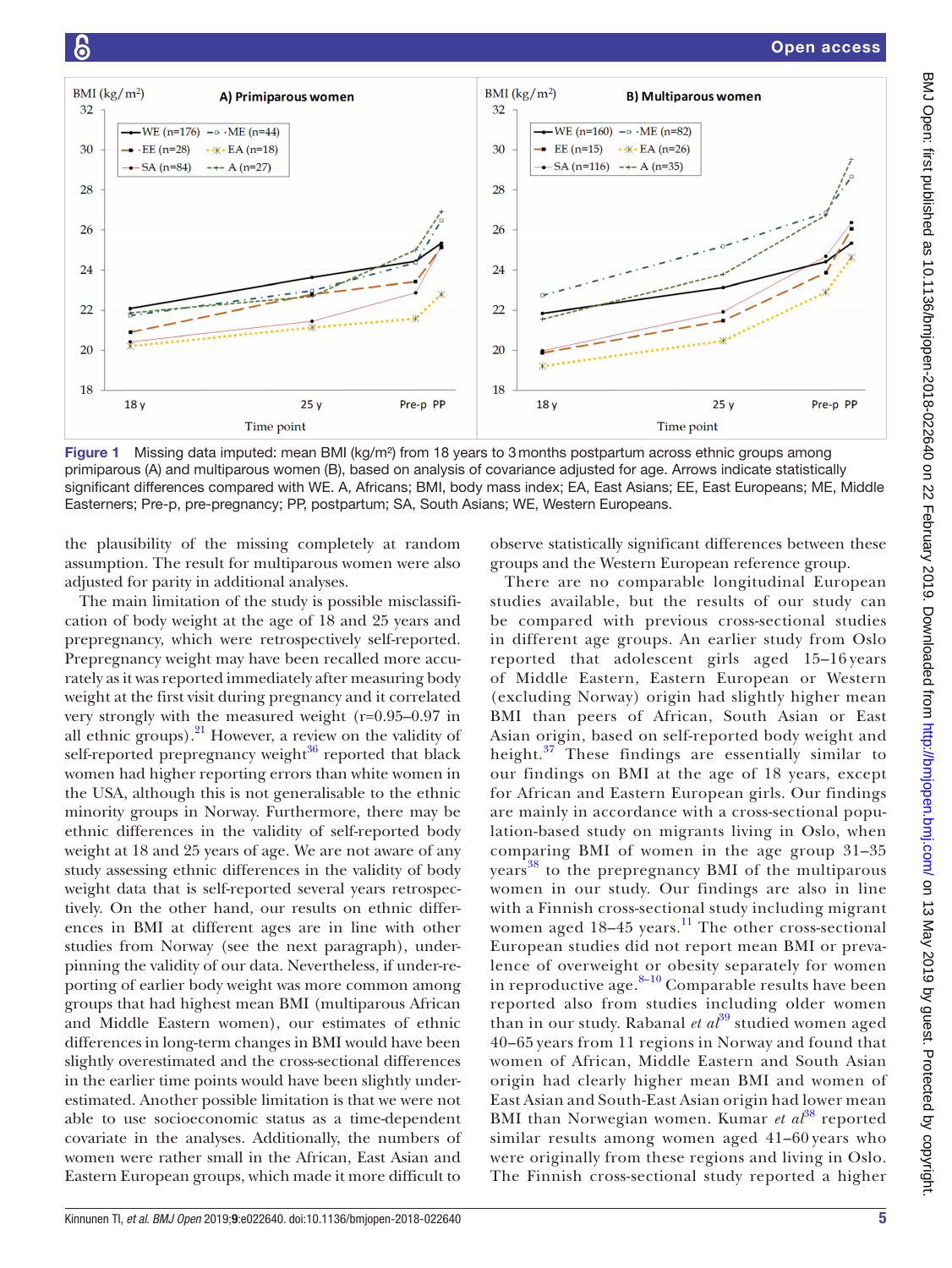

<span id="page-5-0"></span>Figure 2 Missing data imputed: changes in the mean body mass index (kg/m<sup>2</sup>) from the age of 18 years to prepregnancy and to 3months postpartum in each ethnic minority group compared with Western European women among primiparous (A) and multiparous women (B), regression coefficients and 95% CIs based on generalised estimating equations adjusted for age.

mean BMI among women aged 30–64 years of Somali and Kurdish origin compared with Finnish women.<sup>[40](#page-8-8)</sup>

Interestingly, adjustment for the number of previous deliveries did not change the observed ethnic differences among multiparous women in our study. This suggests that the observed ethnic differences in BMI change in multiparous women were not a consequence of the larger proportion of women with several children among some ethnic minority groups than among Western European women. However, the numbers of women with at least three previous deliveries were small in some ethnic groups, limiting our power to assess this in detail. Our earlier findings from the same cohort showed that Middle Eastern women had higher gestational weight gain<sup>21</sup> and Middle Eastern, South Asian and African women had higher postpartum weight retention<sup>22</sup> than Western European women. As these groups had higher longterm increase in BMI in the present study, they may have gained and retained more weight also during and after their previous pregnancies compared with Western European women. It is important to keep in mind that body fat percentage varies at a given BMI or waist circumference level between ethnic groups. $41 \frac{42}{1}$  Hence, the relatively large BMI increase in South Asian women may be of particular concern, considering that Asians seem to have higher risk for overweight related health problems at a lower BMI or waist circumference level than other ethnic groups.[41 42](#page-8-9)

The results of our study and the other studies highlight the importance of paying more attention to factors facilitating or hindering weight management especially among women of African, South Asian or Middle Eastern origin. Pregnancies and postpartum periods may be the most susceptible periods for excessive weight gain especially in these ethnic groups. In our cohort, South Asian women were physically less active in pregnancy<sup>[43](#page-8-10)</sup> and South Asian and Middle Eastern women were less active post-partum<sup>[44](#page-8-11)</sup> compared with Western European women. All ethnic minority groups were more likely to have unhealthier dietary pattern in pregnancy than European women, although the differences were largely explained by lower socioeconomic status and lower integration level in ethnic minority groups.<sup>[45](#page-8-12)</sup> South Asian women were also less likely to breast feed at 3 months postpartum than Western European women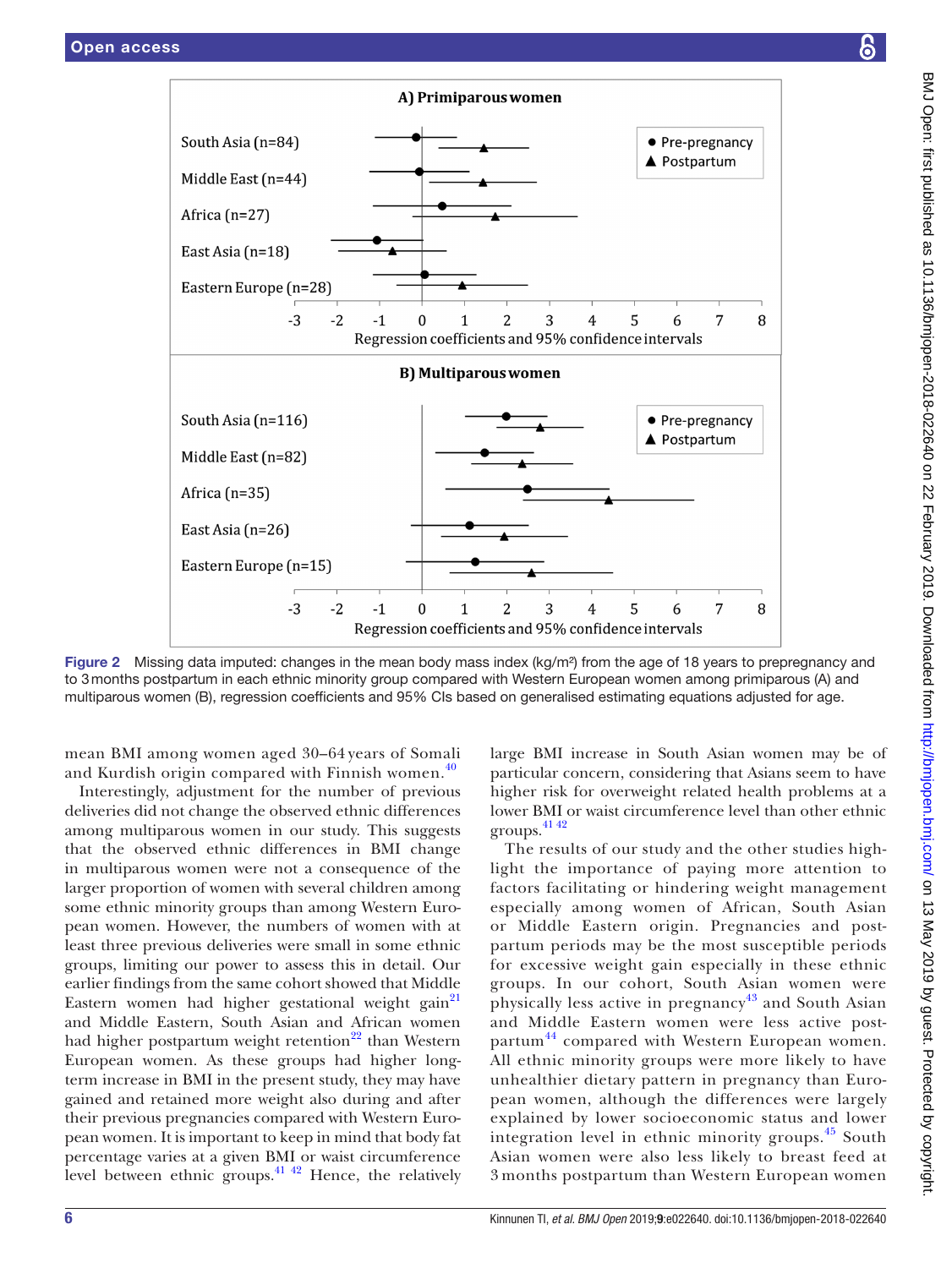

<span id="page-6-0"></span>Figure 3 Complete data: changes in the mean body mass index (kg/m<sup>2</sup>) from the age of 18 years to prepregnancy and to 3months postpartum in each ethnic minority group compared with Western European women among primiparous (A) and multiparous women (B), regression coefficients and 95% CIs based on generalised estimating equations adjusted for age. The numbers of women refer to the prepregnancy and the postpartum analyses, respectively.

which may partly explain differences in weight retention.[46](#page-8-13) Furthermore, these findings from our cohort are supported by results from other studies conducted among ethnic minorities in Oslo. Adolescents from ethnic minority groups were more likely to be sedentary and to eat more sweets and soft drinks than adolescents of Western background, although adolescents of Middle Eastern background were more likely to have a higher intake of fruit and vegetables than others.[37](#page-8-5) Therefore, it is important to promote healthy lifestyle from childhood and adolescence as well as during pregnancy and postpartum periods. A qualitative study from Oslo found that recently migrated women of South Asian, African and Middle Eastern origin found it difficult to adjust to the new food culture, and their diet became more restricted after migration.<sup>[47](#page-8-14)</sup> The researchers recommended that migrants need guidance on how to purchase and prepare healthy food that does not contradict with their own culture, and this should take place in the early phase after migration. A culturally adapted lifestyle intervention study succeeded in reducing risk factors for type 2 diabetes and metabolic syndrome in Pakistani migrant women living in Oslo.<sup>4</sup>

#### **CONCLUSIONS**

In a multiethnic population in Norway, ethnic differences in long-term BMI trajectories in women seem to widen after the first pregnancy. Few ethnic differences were observed in weight development among women who were expecting their first child. However, multiparous women in all ethnic minority groups gained more weight from the age of 18 years until 3months after delivery than multiparous Western European women, suggesting that pregnancies and postpartum periods may be the most susceptible periods for excessive weight gain in these groups. Adjustment for the number of previous pregnancies did not change the results. The results of the study could be generalised to other women in these ethnic groups living in Norway and possibly also in other European countries with the same migrant groups. Future studies and interventions are needed to promote healthy diet and physical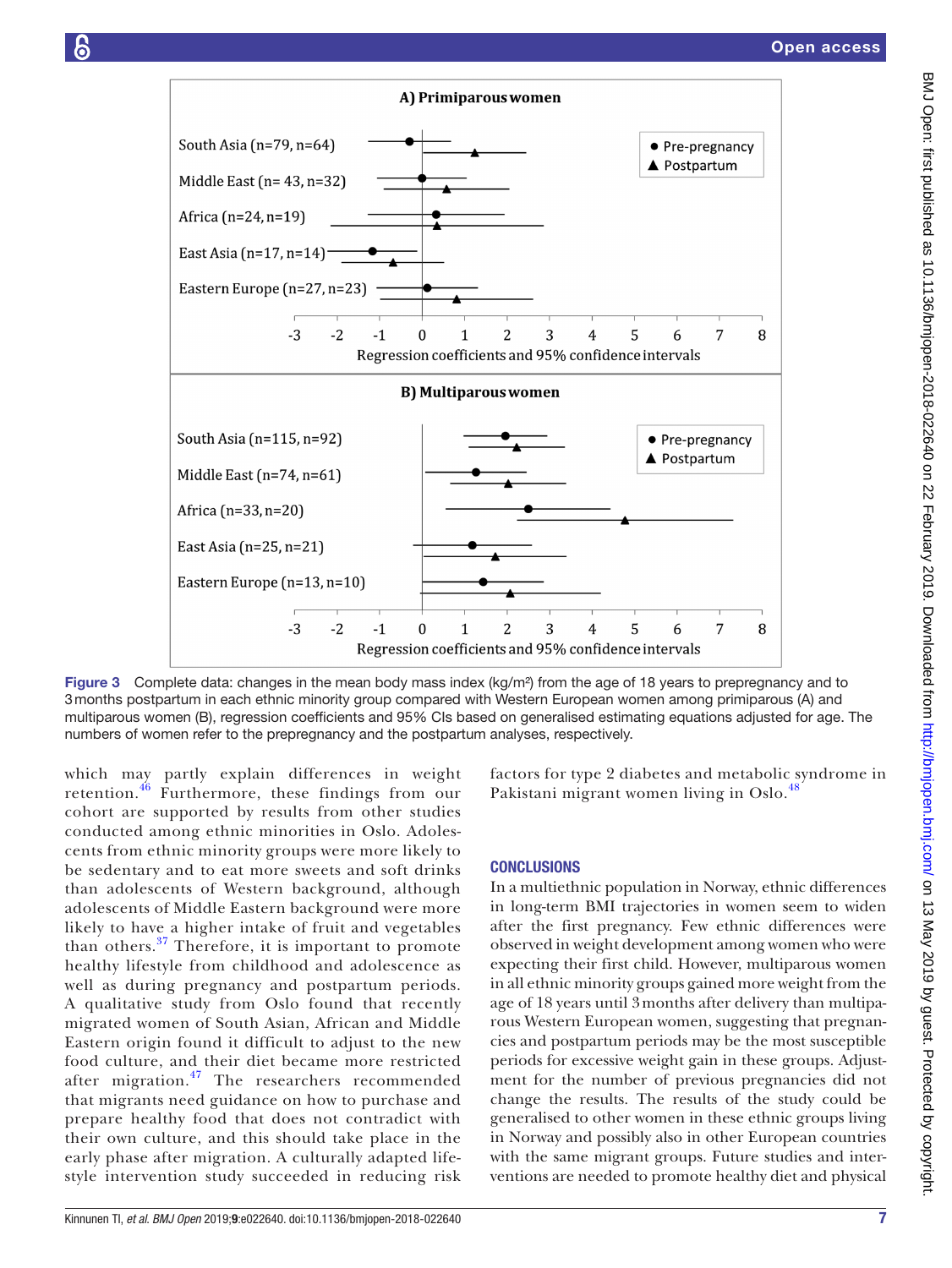activity and find tools for successful weight management among young women from ethnic minority groups.

#### Author affiliations

<sup>1</sup>Unit of Health Sciences, Faculty of Social Sciences, Tampere University, Tampere, Finland

<sup>2</sup> Faculty of Health Sciences, Oslo and Akershus University College of Applied Sciences, Oslo, Norway

<sup>3</sup>Department of Child and Adolescents Medicine, Akershus University Hospital, Lørenskog, Norway

4 Department of Child Development, Norwegian Institute of Public Health, Oslo, Norway

5 Department of Endocrinology, Morbid Obesity and Preventive Medicine, Oslo University Hospital, Oslo, Norway

<sup>6</sup>Institute of Health and Society, Department of General Practice, Faculty of Medicine, University of Oslo, Oslo, Norway

<sup>7</sup> General Practice Research Unit (AFE), Department of General Practice, Institute of Health and Society, University of Oslo, Oslo, Norway

Contributors TIK, KRR, LS, LT, CS, CWW, IM and AKJ participated in formulating the research question. AKJ and LS designed and carried out the study. TIK, KRR and IM analysed the data. TIK, KRR, LS, LT, CS, CWW, IM and AKJ participated in writing and revising the article and accepted the final version of it.

Funding The data collection was supported by the Research Council of Norway, the South-Eastern Norway Regional Health Authority, Norwegian Directorate of Health and collaborative partners in The City of Oslo, Stovner, Grorud and Bjerke administrative districts.

Competing interests None declared.

Patient consent for publication Not required.

Ethics approval The study protocol was approved by the Regional Ethics Committee (2007/894) and the Norwegian Data inspectorate.

Provenance and peer review Not commissioned; externally peer reviewed.

Data sharing statement The datasets analysed during the current study may be available from the principal investigator (Anne Karen Jenum) on reasonable request.

Open access This is an open access article distributed in accordance with the Creative Commons Attribution Non Commercial (CC BY-NC 4.0) license, which permits others to distribute, remix, adapt, build upon this work non-commercially, and license their derivative works on different terms, provided the original work is properly cited, appropriate credit is given, any changes made indicated, and the use is non-commercial. See: <http://creativecommons.org/licenses/by-nc/4.0/>.

#### **REFERENCES**

- <span id="page-7-0"></span>1. Bhattacharya S, Campbell DM, Liston WA, *et al*. Effect of Body Mass Index on pregnancy outcomes in nulliparous women delivering singleton babies. *[BMC Public Health](http://dx.doi.org/10.1186/1471-2458-7-168)* 2007;7:168.
- 2. Athukorala C, Rumbold AR, Willson KJ, *et al*. The risk of adverse pregnancy outcomes in women who are overweight or obese. *[BMC](http://dx.doi.org/10.1186/1471-2393-10-56)  [Pregnancy Childbirth](http://dx.doi.org/10.1186/1471-2393-10-56)* 2010;10:56.
- 3. Mamun AA, Callaway LK, O'Callaghan MJ, *et al*. Associations of maternal pre-pregnancy obesity and excess pregnancy weight gains with adverse pregnancy outcomes and length of hospital stay. *[BMC](http://dx.doi.org/10.1186/1471-2393-11-62)  [Pregnancy Childbirth](http://dx.doi.org/10.1186/1471-2393-11-62)* 2011;11:62.
- 4. Aune D, Saugstad OD, Henriksen T, *et al*. Maternal body mass index and the risk of fetal death, stillbirth, and infant death: a systematic review and meta-analysis. *[JAMA](http://dx.doi.org/10.1001/jama.2014.2269)* 2014;311:1536–46.
- 5. Johansson S, Villamor E, Altman M, *et al*. Maternal overweight and obesity in early pregnancy and risk of infant mortality: a population based cohort study in Sweden. *[BMJ](http://dx.doi.org/10.1136/bmj.g6572)* 2014;349:g6572.
- <span id="page-7-1"></span>6. Reiss K, Breckenkamp J, Borde T, *et al*. Contribution of overweight and obesity to adverse pregnancy outcomes among immigrant and non-immigrant women in Berlin, Germany. *[Eur J Public Health](http://dx.doi.org/10.1093/eurpub/ckv072)* 2015;25:839–44.
- 7. Poston L, Caleyachetty R, Cnattingius S, *et al*. Preconceptional and maternal obesity: epidemiology and health consequences. *[Lancet](http://dx.doi.org/10.1016/S2213-8587(16)30217-0)  [Diabetes Endocrinol](http://dx.doi.org/10.1016/S2213-8587(16)30217-0)* 2016;4:1025–36.
- <span id="page-7-8"></span>8. Dijkshoorn H, Ujcic-Voortman JK, Viet L, *et al*. Ethnic variation in validity of the estimated obesity prevalence using self-reported weight and height measurements. *[BMC Public Health](http://dx.doi.org/10.1186/1471-2458-11-408)* 2011;11:408.
- 9. Ujcic-Voortman JK, Bos G, Baan CA, *et al*. Obesity and body fat distribution: ethnic differences and the role of socio-economic status. *[Obes Facts](http://dx.doi.org/10.1159/000324555)* 2011;4:53–60.
- 10. Ujcic-Voortman JK, Baan CA, Seidell JC, *et al*. Obesity and cardiovascular disease risk among Turkish and Moroccan migrant groups in Europe: a systematic review. *[Obes Rev](http://dx.doi.org/10.1111/j.1467-789X.2011.00932.x)* 2012;13:2–16.
- <span id="page-7-11"></span>11. Kinnunen TI, Skogberg N, Härkänen T, *et al*. Overweight and abdominal obesity in women of childbearing age of Russian, Somali and Kurdish origin and the general Finnish population. *[J Public](http://dx.doi.org/10.1093/pubmed/fdx053)  [Health](http://dx.doi.org/10.1093/pubmed/fdx053)* 2018;40:1–9.
- <span id="page-7-2"></span>12. Bollini P, Pampallona S, Wanner P, *et al*. Pregnancy outcome of migrant women and integration policy: a systematic review of the international literature. *[Soc Sci Med](http://dx.doi.org/10.1016/j.socscimed.2008.10.018)* 2009;68:452–61.
- 13. Gagnon AJ, McDermott S, Rigol-Chachamovich J, *et al*. International migration and gestational diabetes mellitus: a systematic review of the literature and meta-analysis. *[Paediatr Perinat Epidemiol](http://dx.doi.org/10.1111/j.1365-3016.2011.01230.x)* 2011;25:575–92.
- 14. Almeida LM, Caldas J, Ayres-de-Campos D, *et al*. Maternal healthcare in migrants: a systematic review. *[Matern Child Health J](http://dx.doi.org/10.1007/s10995-012-1149-x)* 2013;17:1346–54.
- <span id="page-7-3"></span>15. Uitewaal PJ, Manna DR, Bruijnzeels MA, *et al*. Prevalence of type 2 diabetes mellitus, other cardiovascular risk factors, and cardiovascular disease in Turkish and Moroccan immigrants in North West Europe: a systematic review. *[Prev Med](http://dx.doi.org/10.1016/j.ypmed.2004.04.009)* 2004;39:1068–76.
- 16. Wändell PE, Carlsson A, Steiner KH. Prevalence of diabetes among immigrants in the Nordic countries. *[Curr Diabetes Rev](http://dx.doi.org/10.2174/157339910790909404)* 2010;6:126–33.
- 17. Tran AT, Straand J, Diep LM, *et al*. Cardiovascular disease by diabetes status in five ethnic minority groups compared to ethnic Norwegians. *[BMC Public Health](http://dx.doi.org/10.1186/1471-2458-11-554)* 2011;11:554.
- 18. Jenum AK, Diep LM, Holmboe-Ottesen G, *et al*. Diabetes susceptibility in ethnic minority groups from Turkey, Vietnam, Sri Lanka and Pakistan compared with Norwegians - the association with adiposity is strongest for ethnic minority women. *[BMC Public](http://dx.doi.org/10.1186/1471-2458-12-150)  [Health](http://dx.doi.org/10.1186/1471-2458-12-150)* 2012;12:150.
- <span id="page-7-4"></span>19. Gore SA, Brown DM, West DS. The role of postpartum weight retention in obesity among women: a review of the evidence. *[Ann](http://dx.doi.org/10.1207/S15324796ABM2602_07)  [Behav Med](http://dx.doi.org/10.1207/S15324796ABM2602_07)* 2003;26:149–59.
- 20. Lopez-Arana S, Burdorf A, Avendano M. Trends in overweight by educational level in 33 low- and middle-income countries: the role of parity, age at first birth and breastfeeding. *[Obes Rev](http://dx.doi.org/10.1111/obr.12051)* 2013;14:806–17.
- <span id="page-7-5"></span>21. Kinnunen TI, Waage CW, Sommer C, *et al*. Ethnic differences in gestational weight gain: a population-based cohort study in Norway. *[Matern Child Health J](http://dx.doi.org/10.1007/s10995-016-1947-7)* 2016;20:1485–96.
- <span id="page-7-6"></span>22. Waage CW, Falk RS, Sommer C, *et al*. Ethnic differences in postpartum weight retention: a Norwegian cohort study. *[BJOG](http://dx.doi.org/10.1111/1471-0528.13321)* 2016;123:699–708.
- <span id="page-7-7"></span>23. Wikström K, Haikkola L, Laatikainen T. Maahanmuuttajataustaisten nuorten terveys ja hyvinvointi. In: *Tutkimus pääkaupunkiseudun somali-ja kurditaustaisista nuorista [Health and well-being of adolescents with immigrant background. Study on adolescents with Somali and Kurdish background in capital city area*. 17th edn. Helsinki: National Institute for Health and Welfare, 2014.
- 24. Gualdi-Russo E, Zaccagni L, Manzon VS, *et al*. Obesity and physical activity in children of immigrants. *[Eur J Public Health](http://dx.doi.org/10.1093/eurpub/cku111)* 2014;24(Suppl 1):40–6.
- 25. Zhang Q, Liu R, Diggs LA, *et al*. Does acculturation affect the dietary intakes and body weight status of children of immigrants in the U.S. and other developed countries? A systematic review. *Ethn Health* 2017;13:1–21.
- 26. Kumar BN, Selmer R, Lindman AS, *et al*. Ethnic differences in SCORE cardiovascular risk in Oslo, Norway. *[Eur J Cardiovasc Prev](http://dx.doi.org/10.1097/HJR.0b013e3283294b07)  [Rehabil](http://dx.doi.org/10.1097/HJR.0b013e3283294b07)* 2009;16:229–34.
- <span id="page-7-9"></span>27. Insaf TZ, Shaw BA, Yucel RM, *et al*. Lifecourse socioeconomic position and 16 year body mass index trajectories: differences by race and sex. *[Prev Med](http://dx.doi.org/10.1016/j.ypmed.2014.06.024)* 2014;67:17–23.
- 28. Insaf TZ, Shaw BA, Yucel RM, *et al*. Lifecourse socioeconomic position and racial disparities in BMI Trajectories among black and white women: exploring cohort effects in the Americans changing lives' study. *[J Racial Ethn Health Disparities](http://dx.doi.org/10.1007/s40615-014-0038-y)* 2014;1:309–18.
- <span id="page-7-10"></span>29. Baltrus PT, Lynch JW, Everson-Rose S, *et al*. Race/ethnicity, life-course socioeconomic position, and body weight trajectories over 34 years: the Alameda County Study. *[Am J Public Health](http://dx.doi.org/10.2105/AJPH.2004.046292)* 2005;95:1595–601.
- 30. Cameron AJ, Spence AC, Laws R, *et al*. A review of the relationship between socioeconomic position and the early-life predictors of obesity. *[Curr Obes Rep](http://dx.doi.org/10.1007/s13679-015-0168-5)* 2015;4:350–62.
- Bann D, Johnson W, Li L, et al. Socioeconomic inequalities in body mass index across adulthood: coordinated analyses of individual